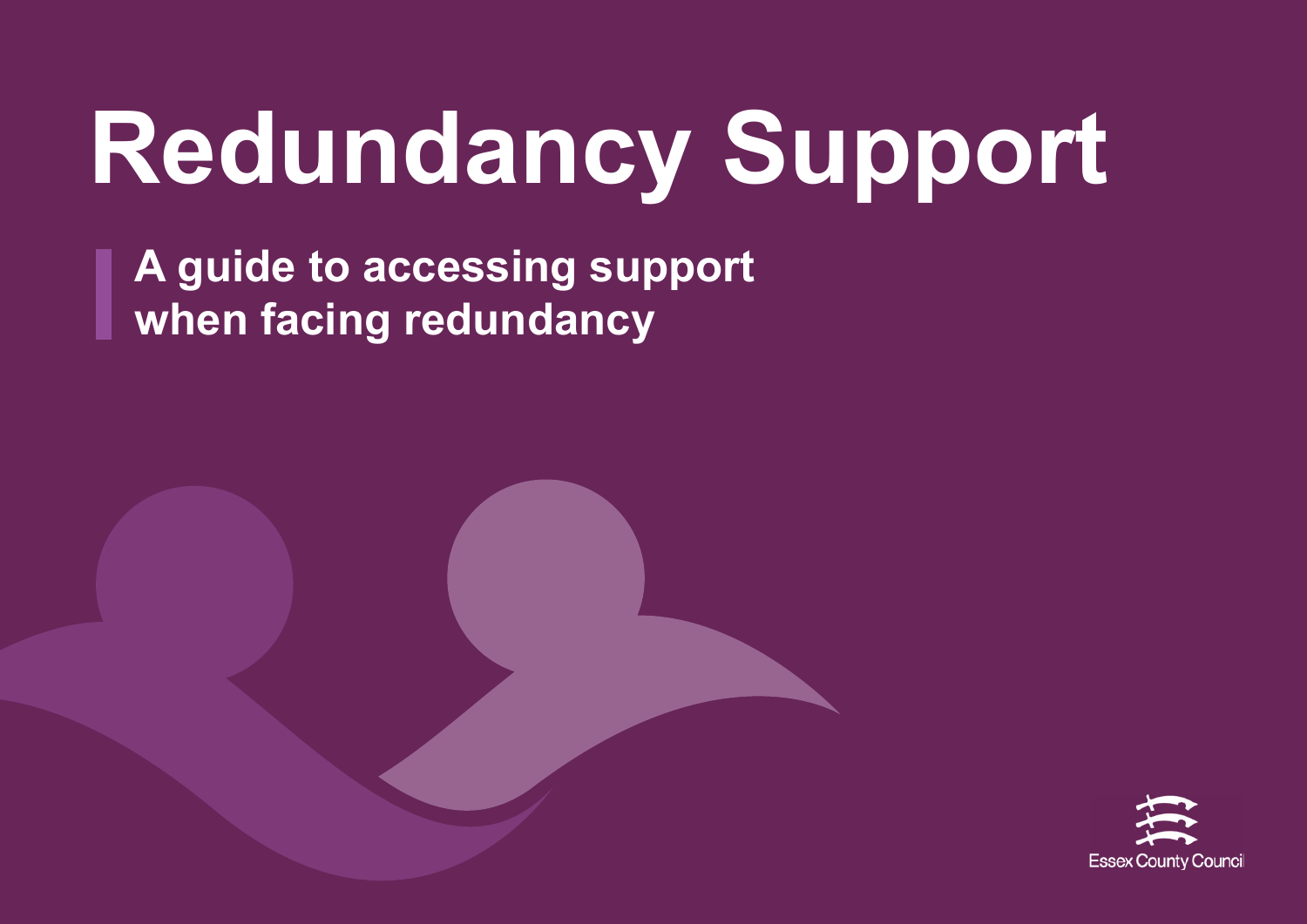### **Contents**

- [Introduction](#page-2-0)
- [Make sure you are being treated fairly](#page-3-0)

#### **[Mental Health and Wellbeing](#page-4-0)**

- [Local support for your mental heath](#page-5-0)
- [Talking Therapies](#page-6-0)
- [Mind](#page-7-0)
- [Working Well](#page-8-0)

#### **[Relationships](#page-9-0)**

- [Your Relationships](#page-10-0)
- [Your Children's Wellbeing](#page-11-0)

#### **[Finance and Housing](#page-12-0)**

- [Finance and Housing Support](#page-13-0)
- [The Money & Pensions Service](#page-14-0)
- [Essex Wellbeing Service](#page-15-0)

#### **[Adult Learning and Future Employment](#page-16-0)**

- [Finding further employment](#page-17-0)
- [Support for your mental health when seeking](#page-18-0)  [employment](#page-18-0)
- [Essex Opportunities Portal](#page-19-0)
- [Adult Community Learning](#page-20-0)
- **[Emergency Contacts](#page-21-0)**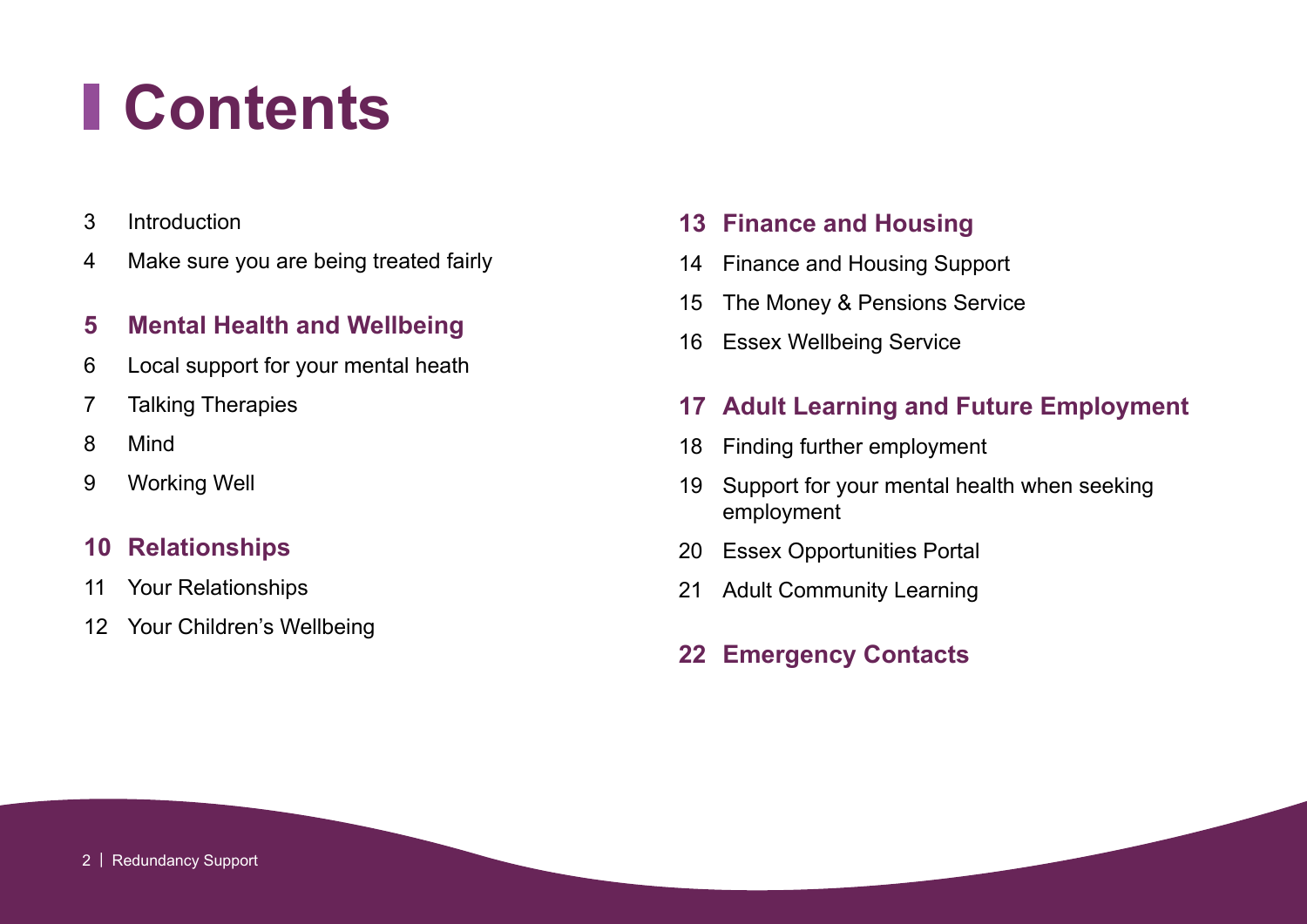### <span id="page-2-0"></span>**Introduction**

Redundancy is when you have been dismissed from your job because your role no longer exists within the organisation.

There are many reasons why redundancy occurs, sometimes it is expected and you might maintain a good relationship with your employer, but the process is likely to greatly disrupt many aspects of your life. This guide has been produced to signpost you towards the support that you may access locally, as well as to give you information to make sure you are being treated fairly.

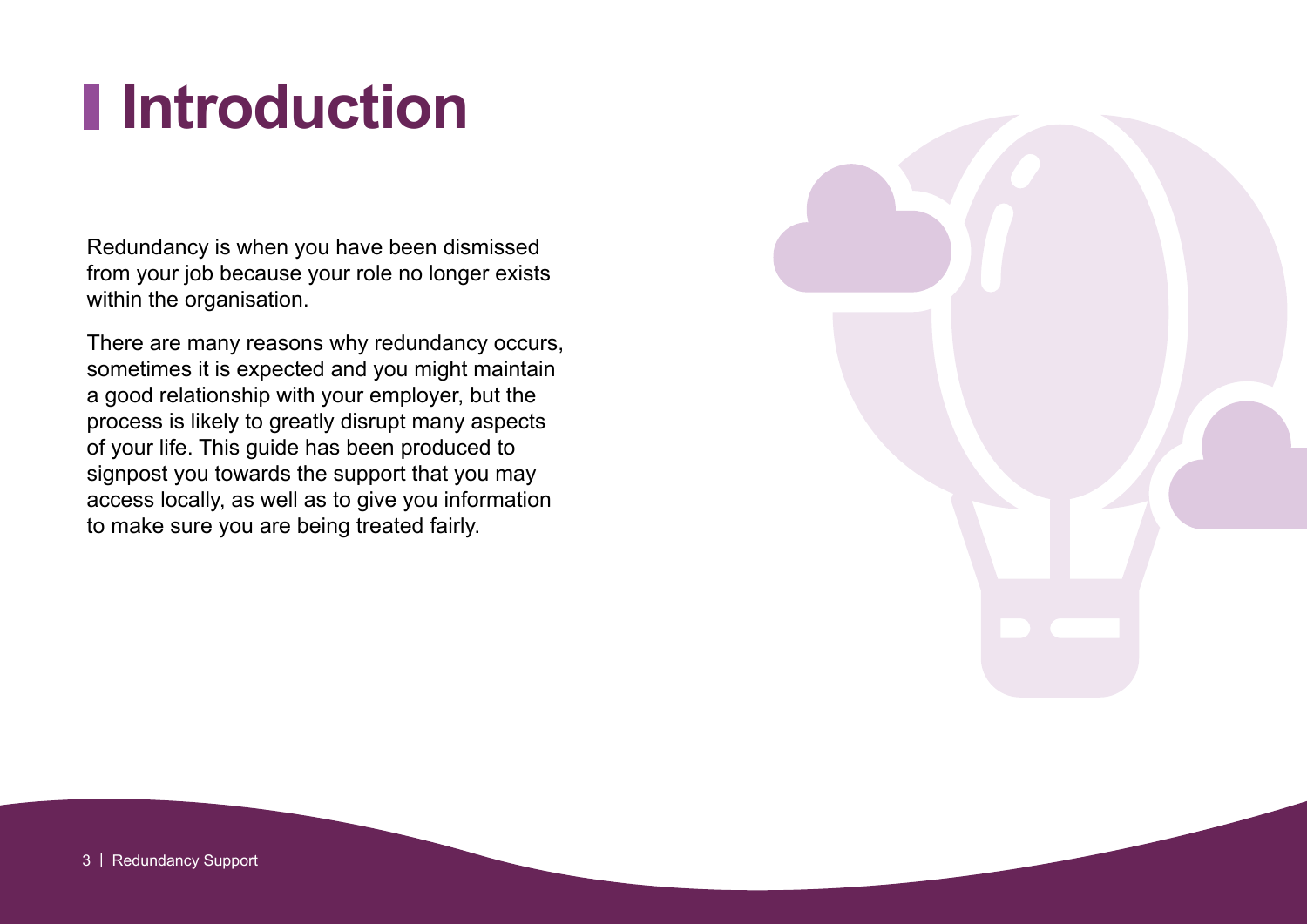#### <span id="page-3-0"></span>**Make sure you are being treated fairly**

First and foremost, even if you have a good relationship with your former employer, it is important to make sure that your redundancy is fair and that your employment rights have been met.

[ACAS](https://www.acas.org.uk/your-rights-during-redundancy) are able to offer comprehensive support and information e.g. ensuring that your redundancy is fair, your redundancy pay is correct, supporting you to look for a new job and many other things that might be useful for you.

**ACAS Helpline 0300 123 1100.**

Alternatively, [Citizen's Advice](https://www.citizensadvice.org.uk/work/leaving-a-job/redundancy/check-if-your-redundancy-is-fair/) are also able to offer a wide range of support around ensuring your redundancy has been fair through your local Citizen's Advice Office.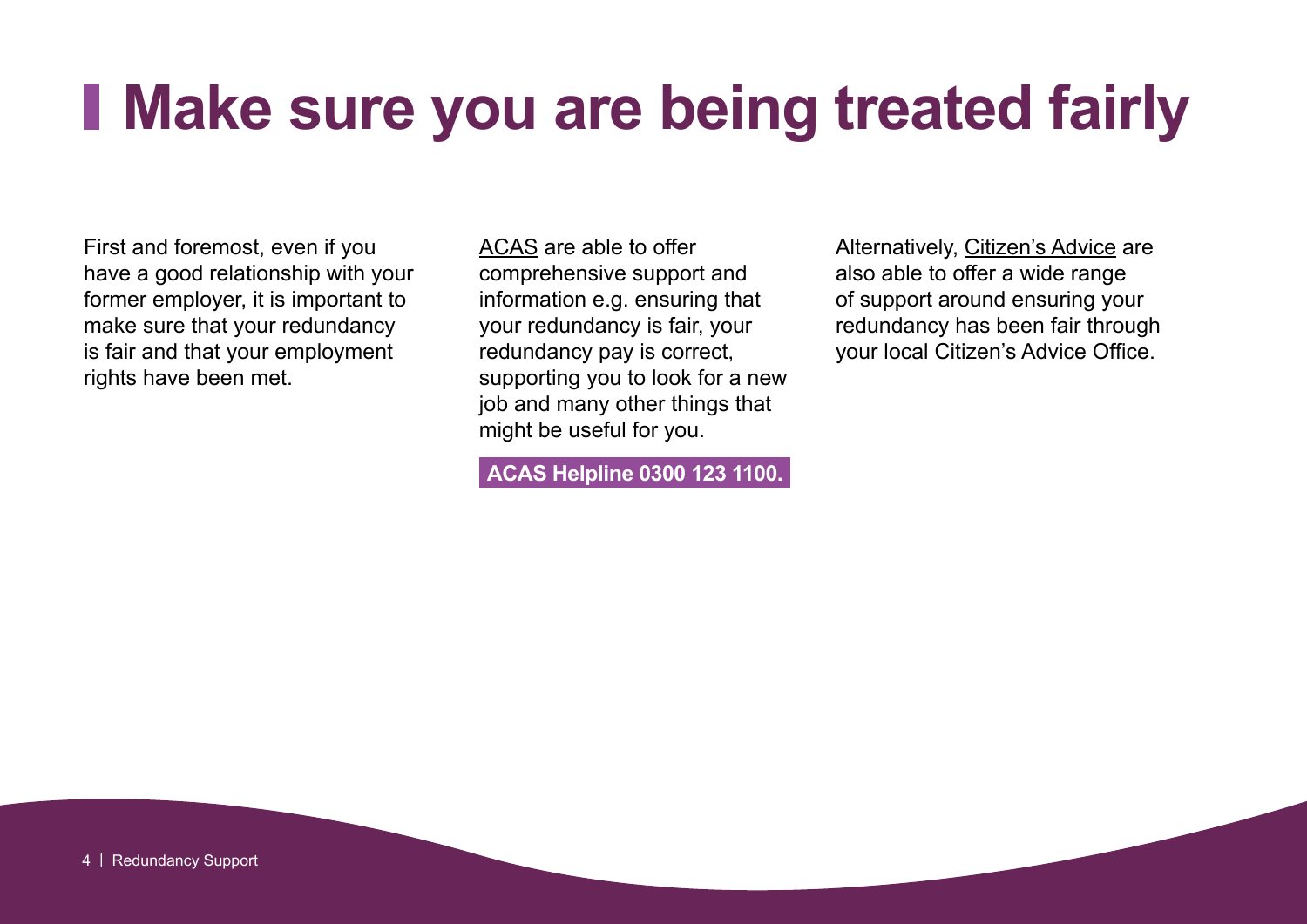## <span id="page-4-0"></span>**Mental Health and Wellbeing**

**Work is usually a positive influence on our wellbeing. You've likely had stressful days, but despite this, redundancy can remove our sense of purpose, routine and socialisation with colleagues.** 

This, and the other aspects of our life that redundancy will affect, means that you may experience a dip in your wellbeing. There are many kinds of support that are available to help you during this time.

It can be tempting to put off seeking support for your mental wellbeing, especially when you have so much else going on! – but if you're struggling, take advantage of what is out there as soon as you feel able to. You might even still be able to pursue any resources that were available to you via your previous employer (e.g. Employee Assistance Programme.) Check to see if this is the case.

We've given a brief summary of some of the main services that you can find in the county, and you can find further specialist services [here.](https://eput.nhs.uk/our-services/essex/essex-mental-health-services/)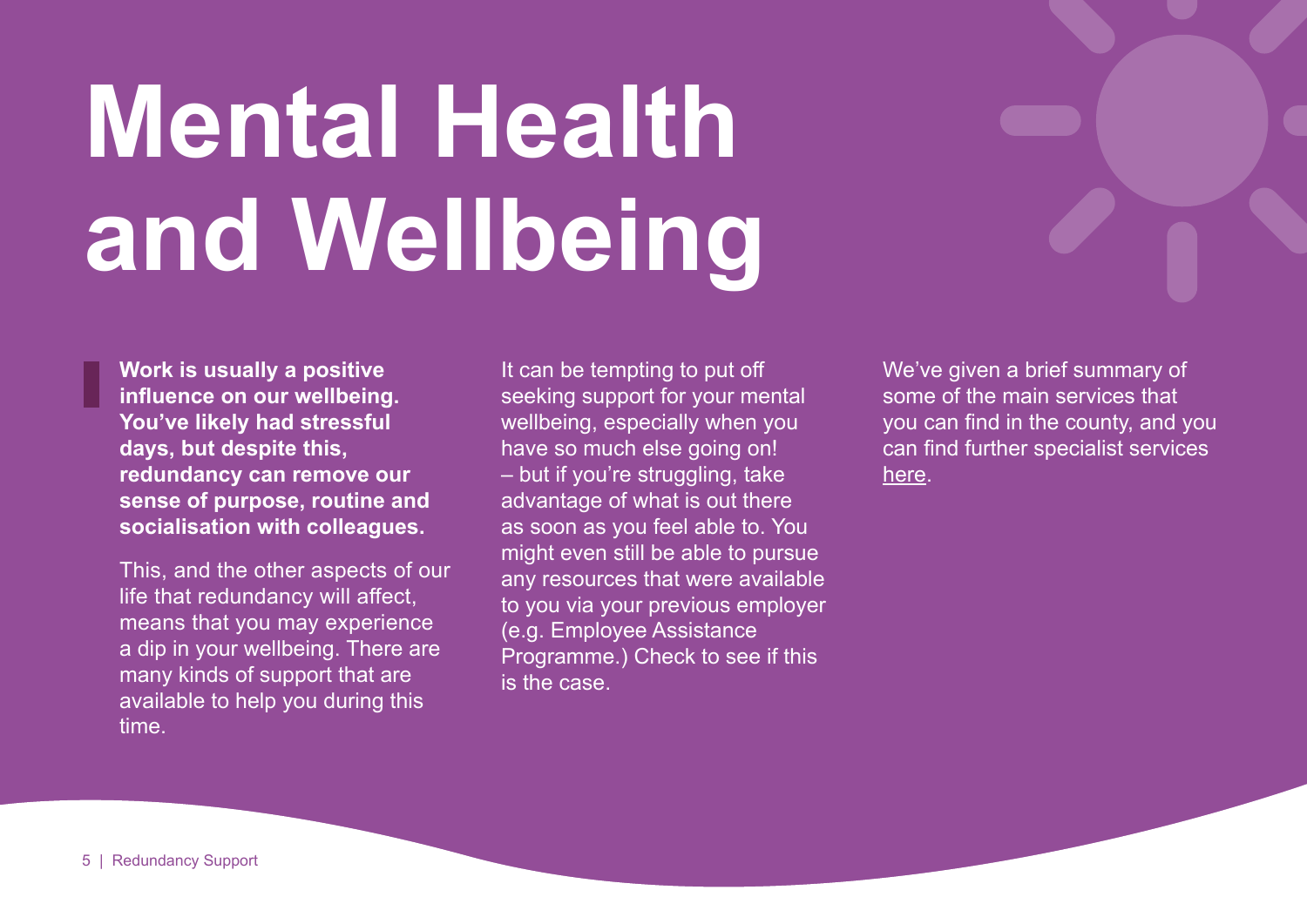#### <span id="page-5-0"></span>**Local support for your mental health**

If you do not feel comfortable seeking support from your GP, you can contact the [Adult Mental](https://www.livingwellessex.org/health-and-well-being/mental-health/adult-mental-health-and-wellbeing-team-at-ecc/)  [Health and Wellbeing team](https://www.livingwellessex.org/health-and-well-being/mental-health/adult-mental-health-and-wellbeing-team-at-ecc/) who can offer both direct support and information and practical advice on accessing the most appropriate services local to you.

The 'Living Well Essex' Website can also help you access other specialist services and give you advice on looking after your own mental health [here.](https://www.livingwellessex.org/health-and-well-being/mental-health/looking-after-your-mental-health/)

ACL are offering a programme of support around improving your mental health & wellbeing through a series of workshops including building your confidence and resilience and also managing anxiety. More information can be found [here](https://aclessex.com/mental-wellbeing/).

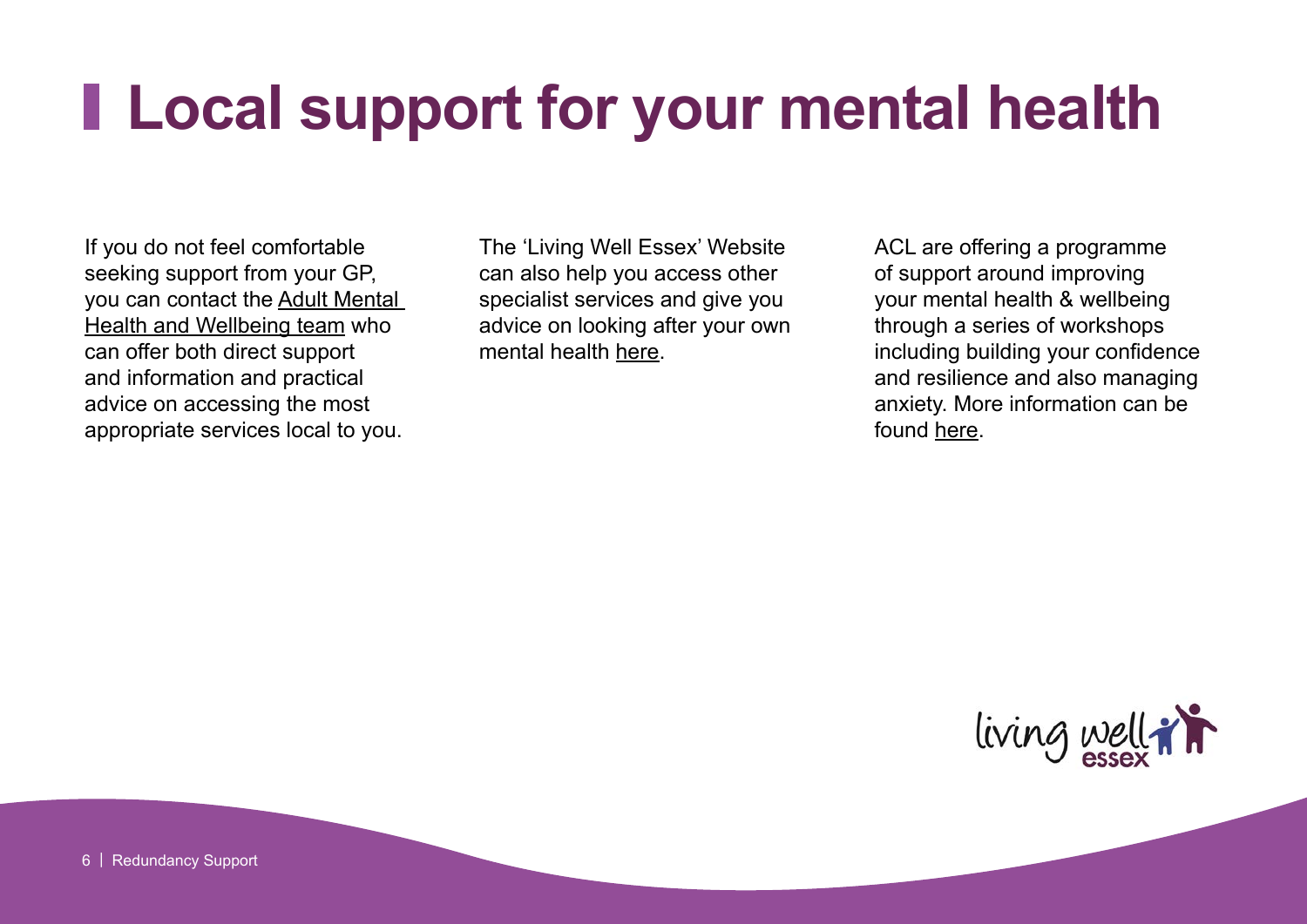### <span id="page-6-0"></span>**Talking Therapies**

Talking Therapies, or psychological therapies, are confidential treatments that can help with common mental health problems like stress, anxiety and depression. The NHS offers both online and telephone based support known as Improving Access to Psychological Therapies (IAPT) services.



You can access Talking Therapies on the NHS and your GP can refer you, or you can refer yourself directly.

You can access the following local IAPT services depending on where you live in the county:

- **•** [North East Essex](https://www.therapyforyou.co.uk/)
- **•** [Mid Essex](https://www.hpft-iapt.nhs.uk/service/mid-essex)
- **•** [West Essex](https://www.hpft-iapt.nhs.uk/service/west-essex)
- **•** [South Essex](https://www.therapyforyou.co.uk/contact)

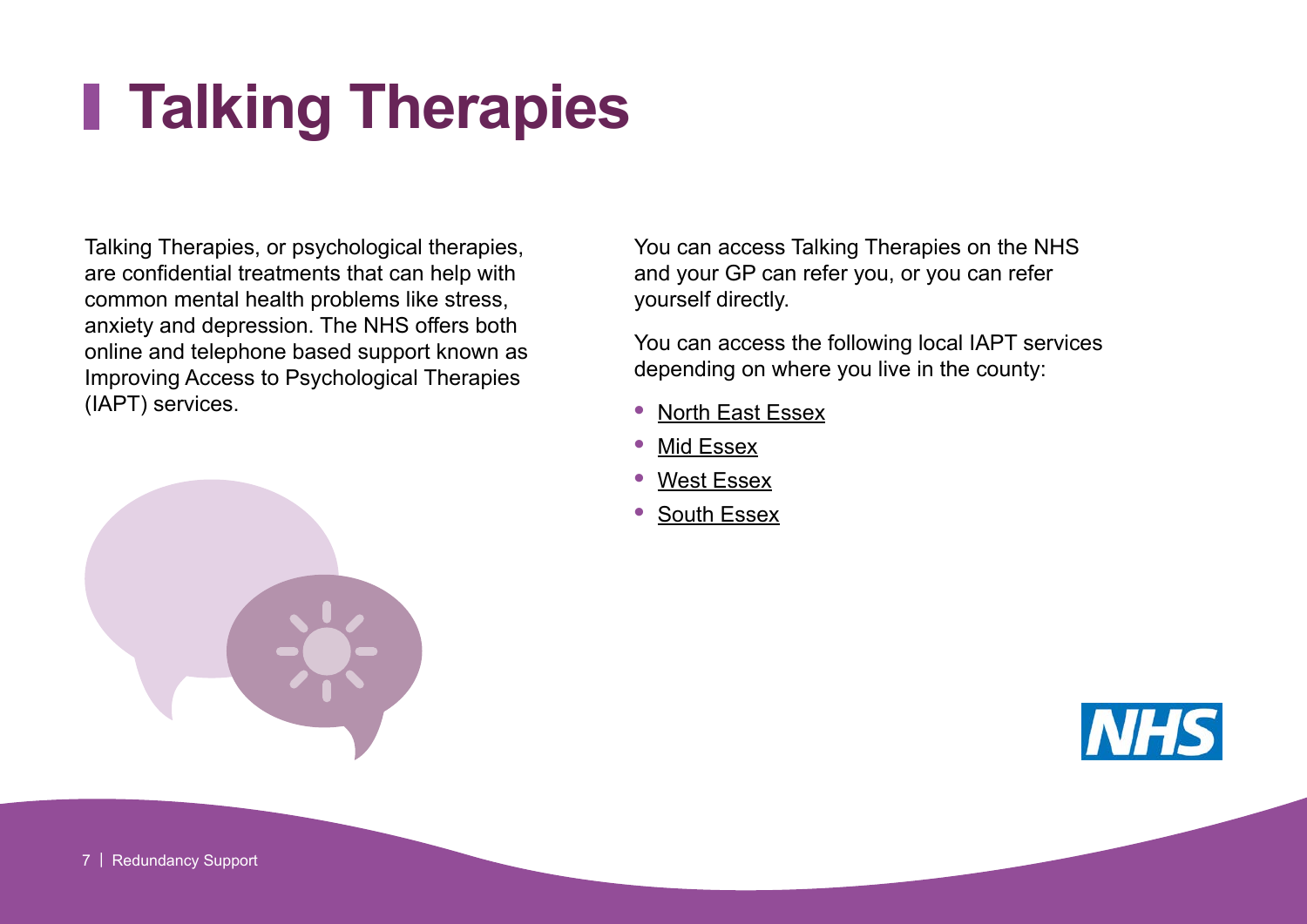#### <span id="page-7-0"></span>**Mind**

Mind offers a range of services for those who may be experiencing difficulties around their mental health including advice to those who are facing a redundancy situation [here.](https://www.mind.org.uk/workplace/coronavirus-and-work/coping-with-redundancy/) Mind are a national organisation and more local services can be accessed via local Mind branches.

#### **Mind has local branches across Essex:**

- **•** [Mind West Essex](https://www.mindinwestessex.org.uk/)
- **•** [Mind South Essex](https://www.seandcessexmind.org.uk/)
- **•** [Mind Mid and North Essex](https://mnessexmind.org/)

(If you are not sure which area you are in, you can use [Mind's postcode lookup tool.](https://www.mind.org.uk/information-support/local-minds/))

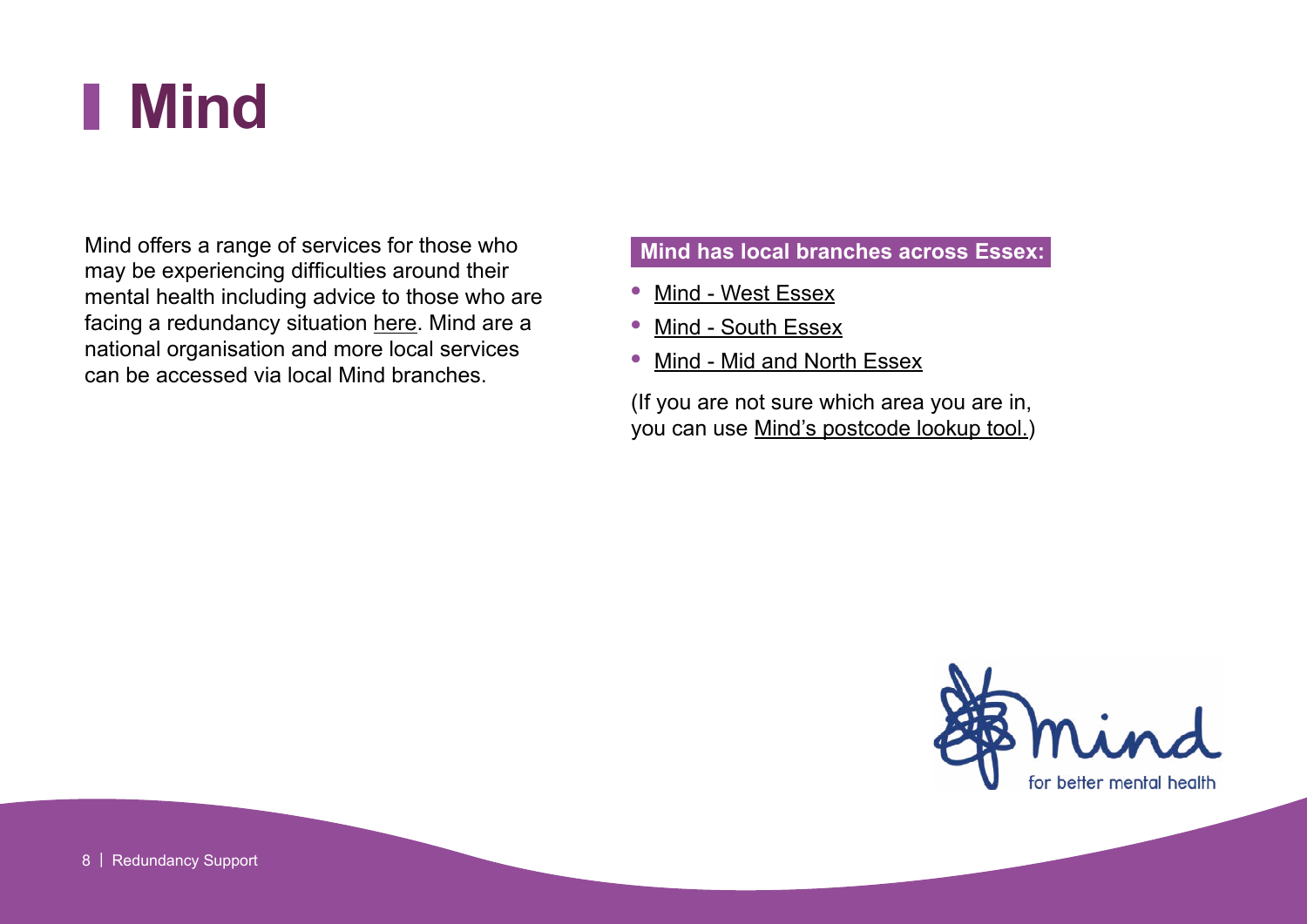## <span id="page-8-0"></span>**Working Well**

If you are an employer who is looking to support your employee's Wellbeing and Mental Health when facing a redundancy situation, the 'Working Well' team, working with other partners, can offer free support to Essex organisations.

Whether you are a large or small Essex organisation, The 'Working Well' Team can offer a broad range of training and interventions to support mental health within your organisation.

More information on this service can be found [here](https://www.essexwellbeingservice.co.uk/workplace/about-working-well).

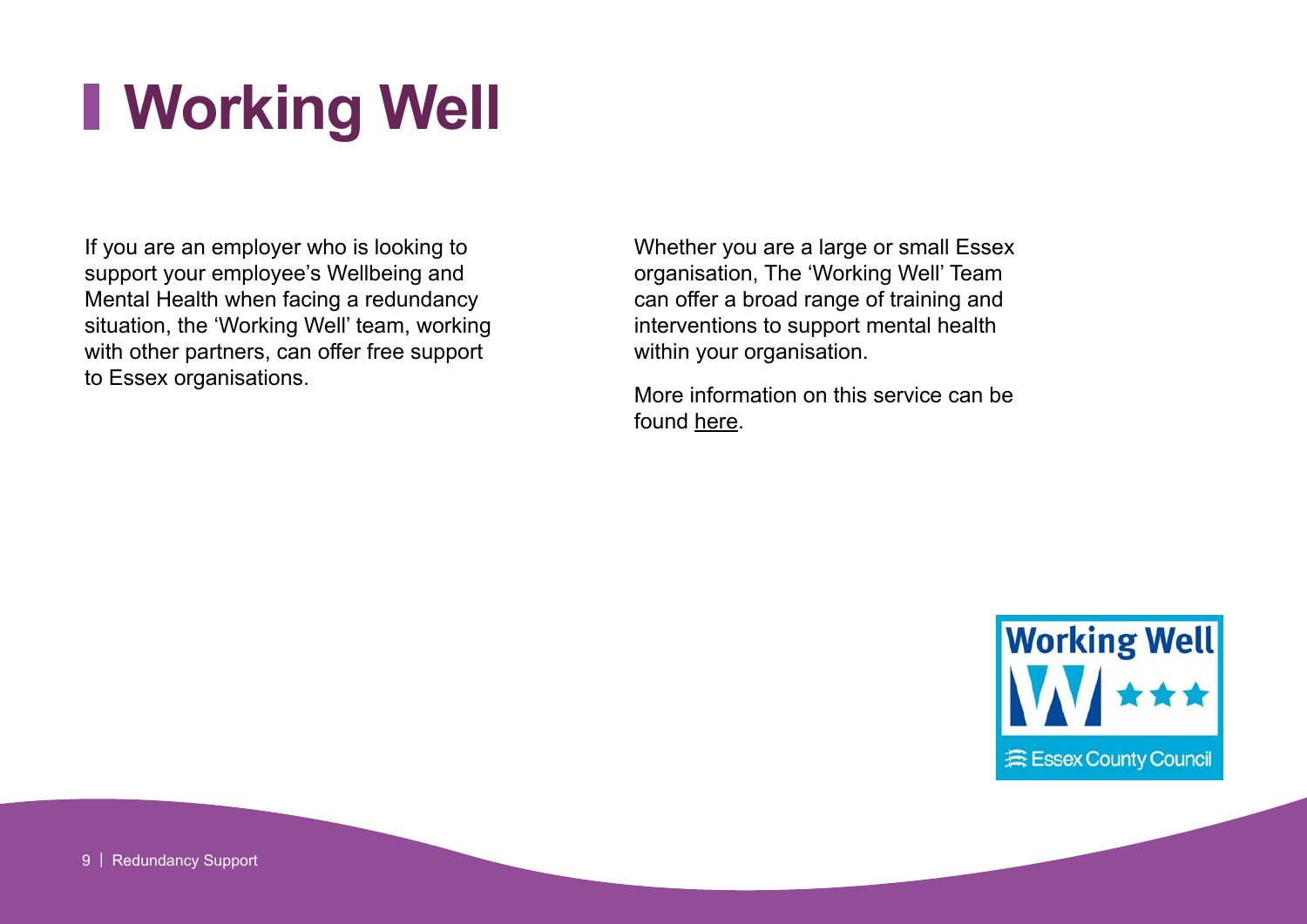## <span id="page-9-0"></span>**Relationships**

**Redundancy results in sudden unplanned changes around finances and changes in that role that can bring a whole new set of pressures for families. Even the most practical of solutions can bring about resentment and conflict.**

The shift in power dynamics, the economic pressure of one income rather than two can all add pressure to any relationship.

Your whole family might be affected, but there are resources to support the emotional needs of your children as well as those that are specifically designed to support yours.

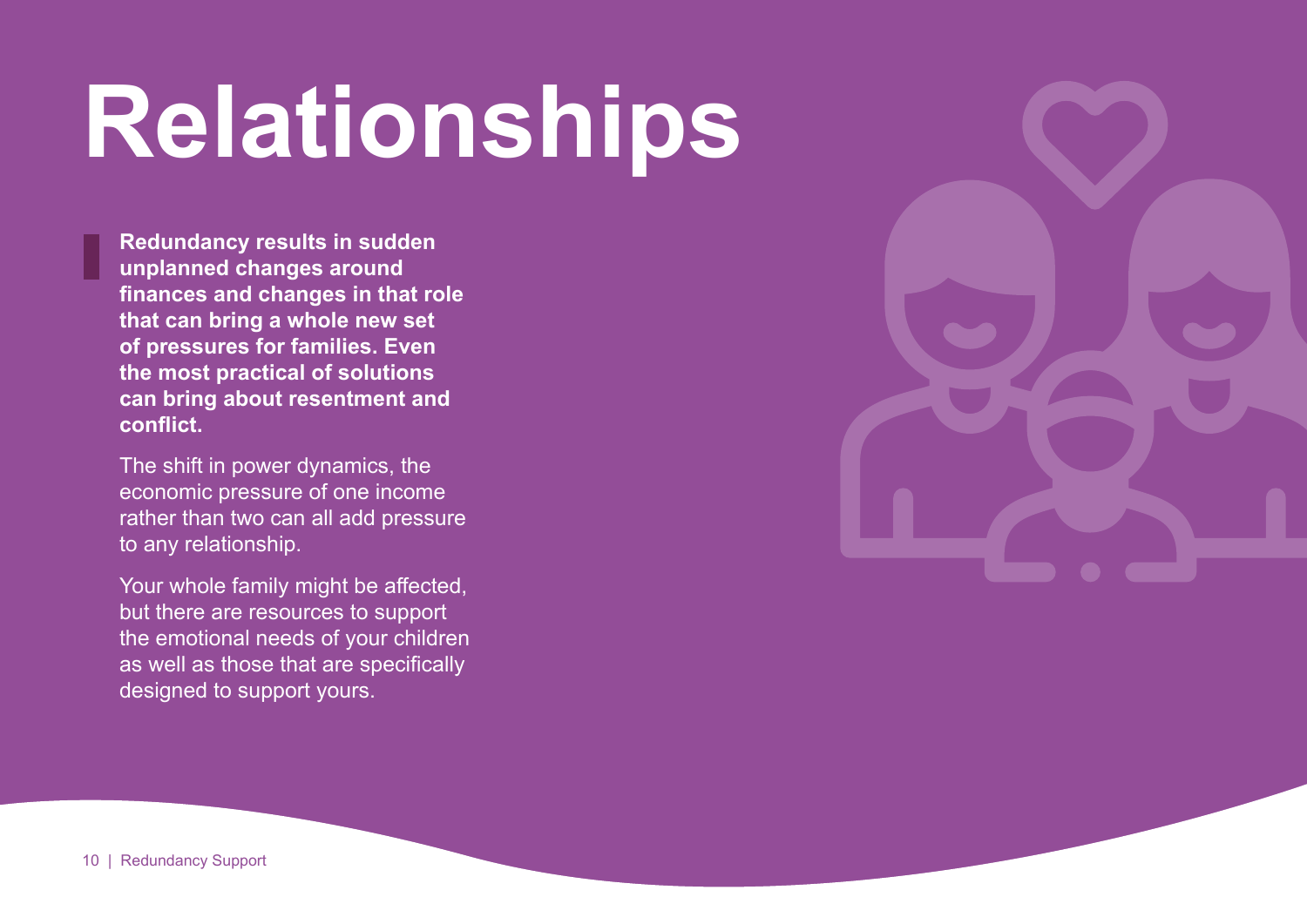### <span id="page-10-0"></span>**Your Relationships**

The Healthy Relationships Campaign on 'Live Well' has a useful webpage which can support you with your relationships, including a questionnaire to help you assess your relationships – you can access it [here.](https://www.livewellcampaign.co.uk/livewell-articles/healthy-relationships/)

You may also be able to access the Tavistock Parenting Together Support Programme which can help you if you feel that stress and conflict in your relationship are affecting your family. This is free to Essex Families. More information can be found [here](https://tavistockrelationships.org/p-together).

Relate can also offer couples support around relationships. Please visit their [website](https://www.relate.org.uk/) for more details.





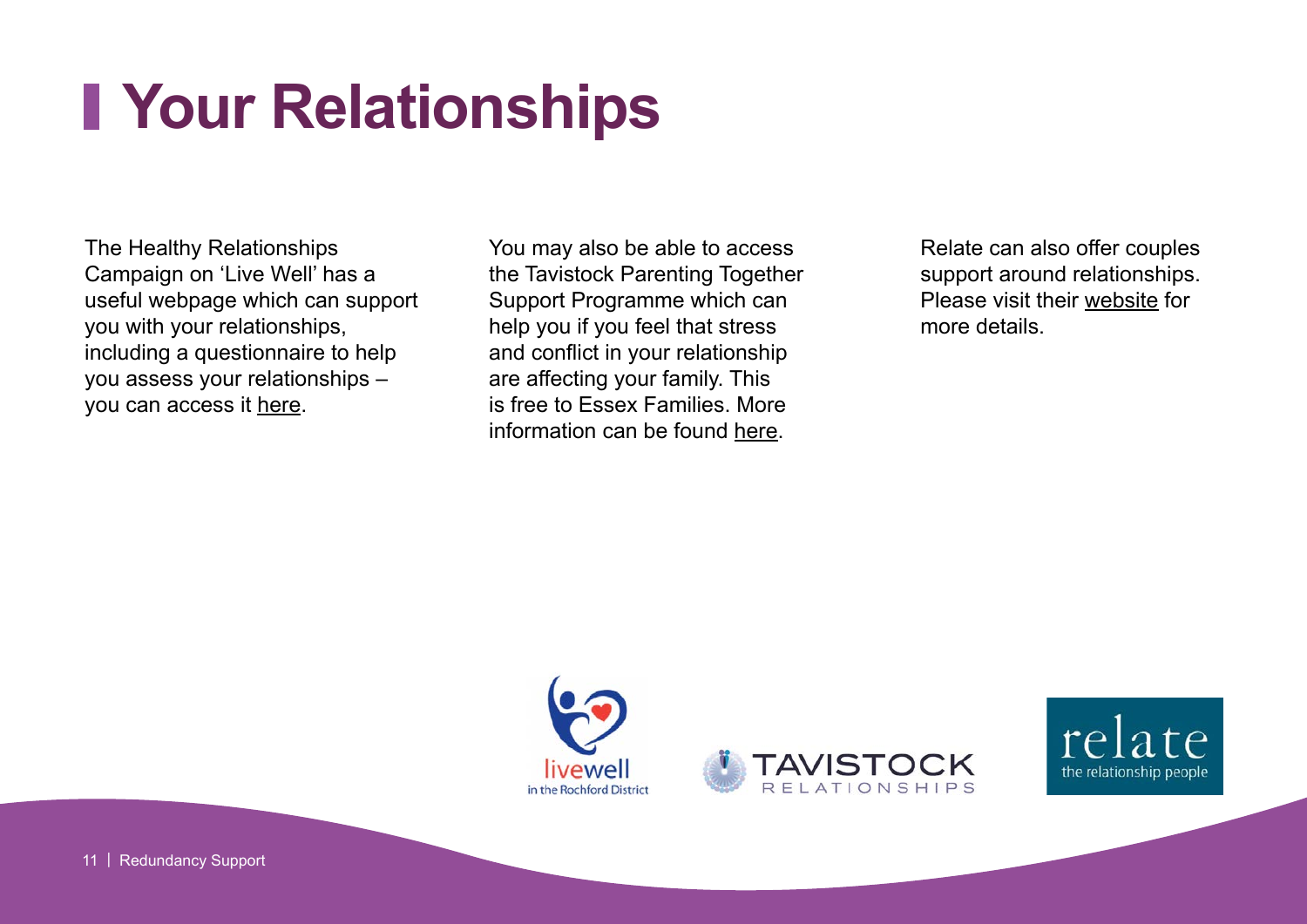### <span id="page-11-0"></span>**Your Children's Wellbeing**

The [Essex Child and Family](https://essexfamilywellbeing.co.uk/)  [Wellbeing Service](https://essexfamilywellbeing.co.uk/) can support you as a parent to look after the emotional needs of your children.

The [Family Innovation Fund](http://www.essexlocaloffer.org.uk/listing/family-innovation-fund-fif-early-help-services/) and [FIF-Xtra Services](https://www.essex.gov.uk/news/new-support-services-launched-for-children-and-families) are early intervention support services for children, young people and families. They accept self-referrals and provide help with things like children's emotional wellbeing issues, family conflict and bereavement.

If you are also a carer you can get support from via the [Essex](https://essexfamilyforum.org/)  [Family Forum](https://essexfamilyforum.org/) where you can also access a directory of [local](https://www.essexeffectivesupport.org.uk)  [support services.](https://www.essexeffectivesupport.org.uk)

Check if you are eligible for free schools meals and see how to apply [here](https://essex-self.achieveservice.com/service/Free_School_Meals_application?accept=yes&consentMessageIds%5b%5d=4).

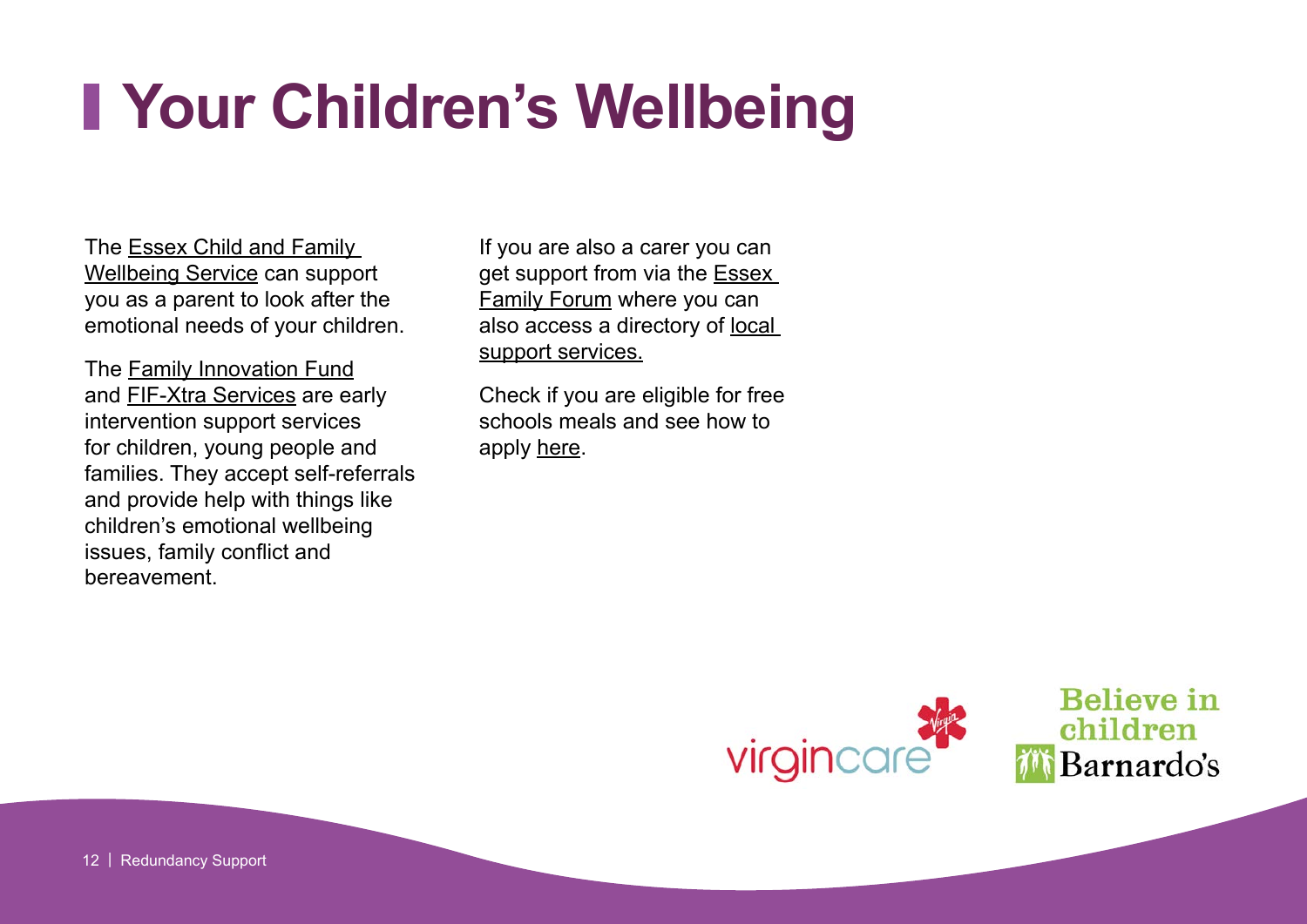## <span id="page-12-0"></span>**Finance and Housing**

**Your finances are going to be affected by redundancy; it's important that you claim any payment that you may be due from your previous employer and are proactive in securing any benefits you may qualify for. There is a lot of support out there to help you with bills, budgeting and housing while you're looking for work.**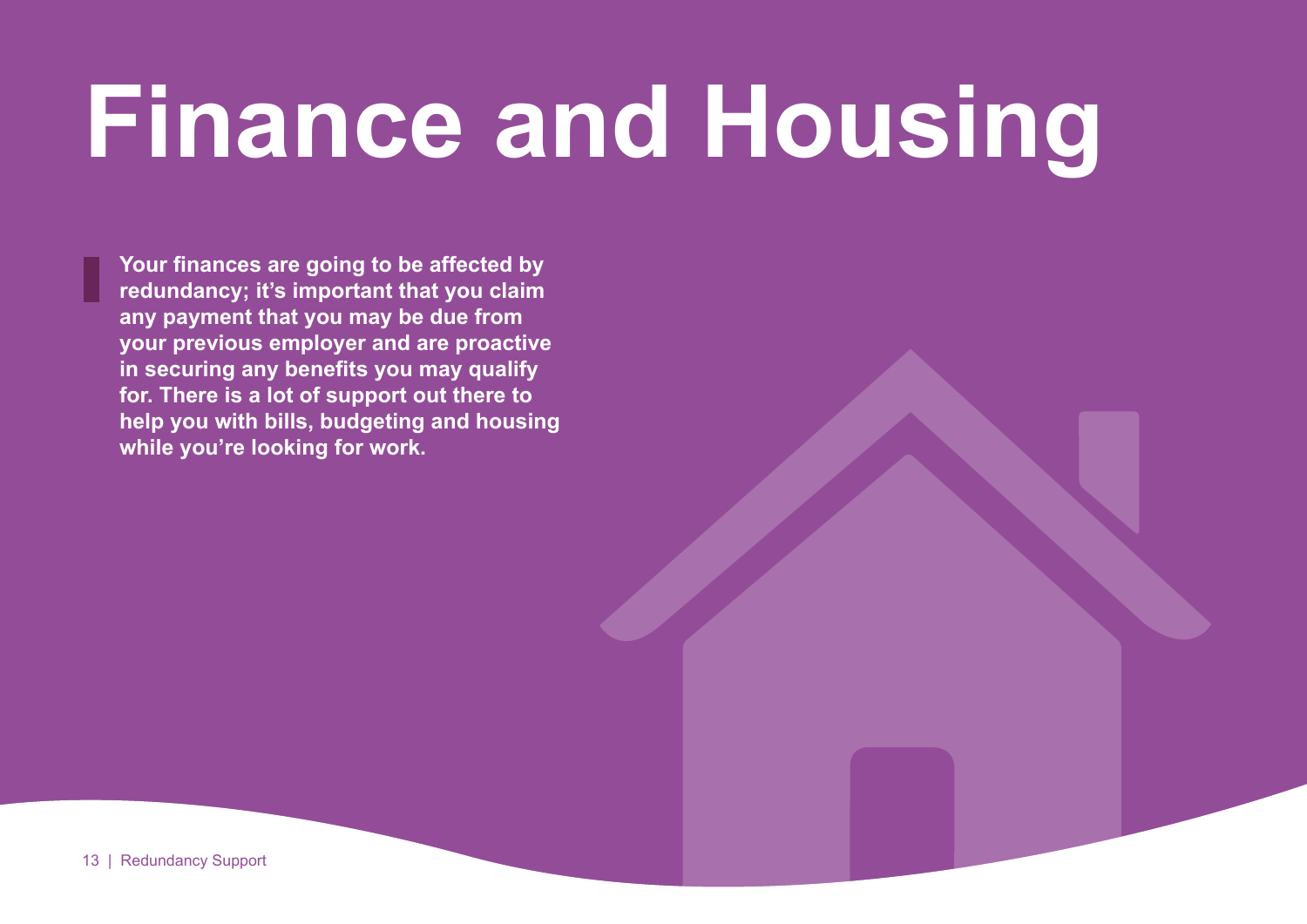#### <span id="page-13-0"></span>**Finance and Housing Support**

Once you've checked your entitlement to redundancy pay you should investigate what other support you may be entitled to. If you are struggling to pay your rent, you may be entitled to housing benefit or if you are concerned that you may not be able to pay your mortgage, there is a range of support that may be available to you, from reducing monthly payments to mortgage holidays.

You may be entitled to apply for Universal Credit or other types of unemployment benefit. If you are unsure if you are eligible still make an application, it may be that you might be directed to other types of benefit or support. You can find out more [here.](https://www.gov.uk/browse/benefits)

Your local [Citizens Advice](https://www.citizensadvice.org.uk/) Office can give you advice about what support you may be entitled to.



#### **勤 GOV.UK**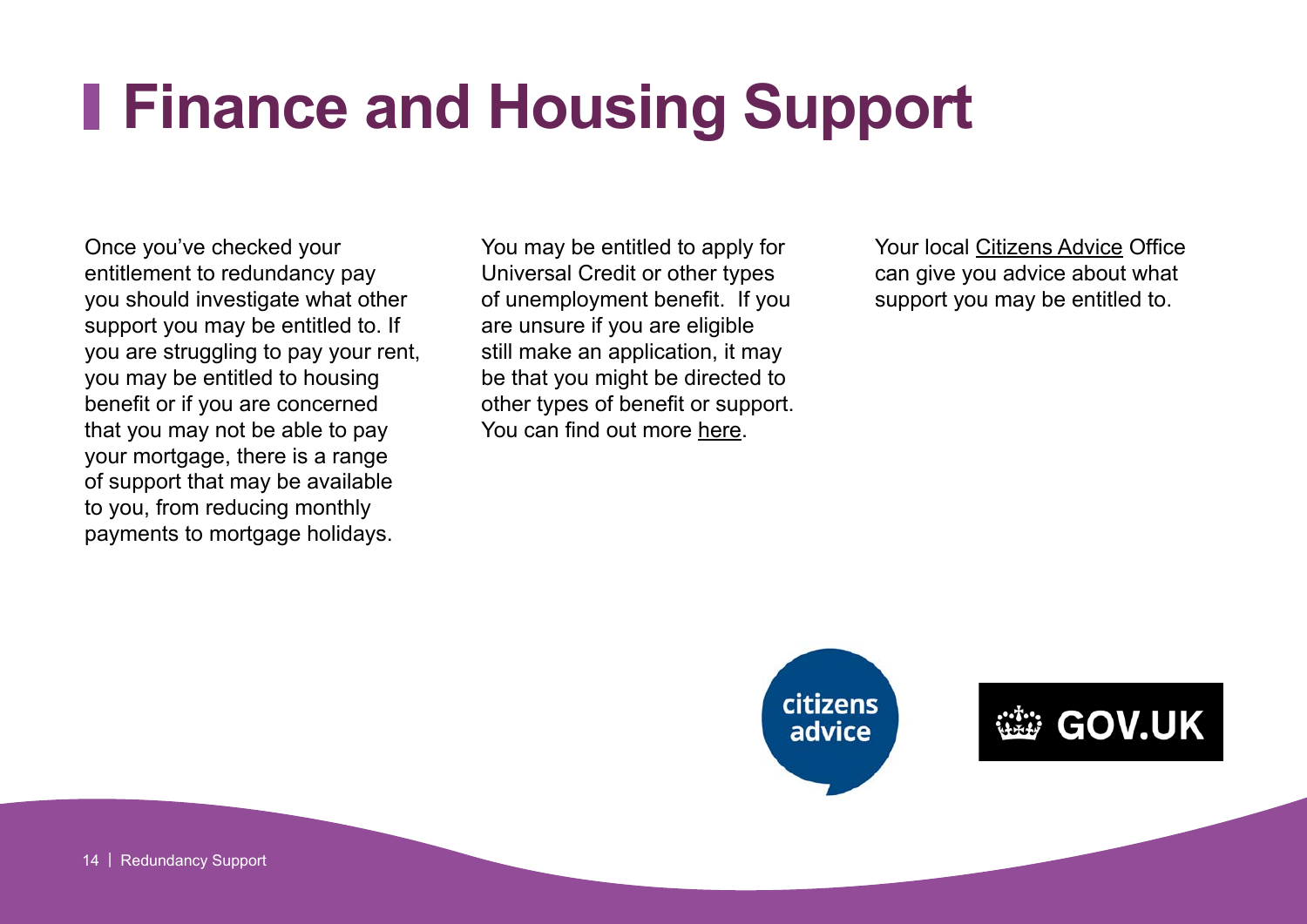#### <span id="page-14-0"></span>**The Money & Pensions Service**

The Money and Pensions Service (MaPS) also offer a wide range of user friendly on-line support tools and telephone support lines if you need financial advice when facing a redundancy situation. They are able to help you to assess support around.

- **•** Longer term financial planning
- **•** Redundancy rights
- **•** Benefits
- **•** Debt management
- **•** Retirement

For general support please visit the **Money & Pension Service** website [here](https://www.moneyadviceservice.org.uk/en) **or call on 0800138 7777**

For specific advice on pensions, please visit **The Pension Advisory Service** website [here](https://www.pensionsadvisoryservice.org.uk/) **or call on 0800 011 3797**



**The PENSIONS Advisory Service**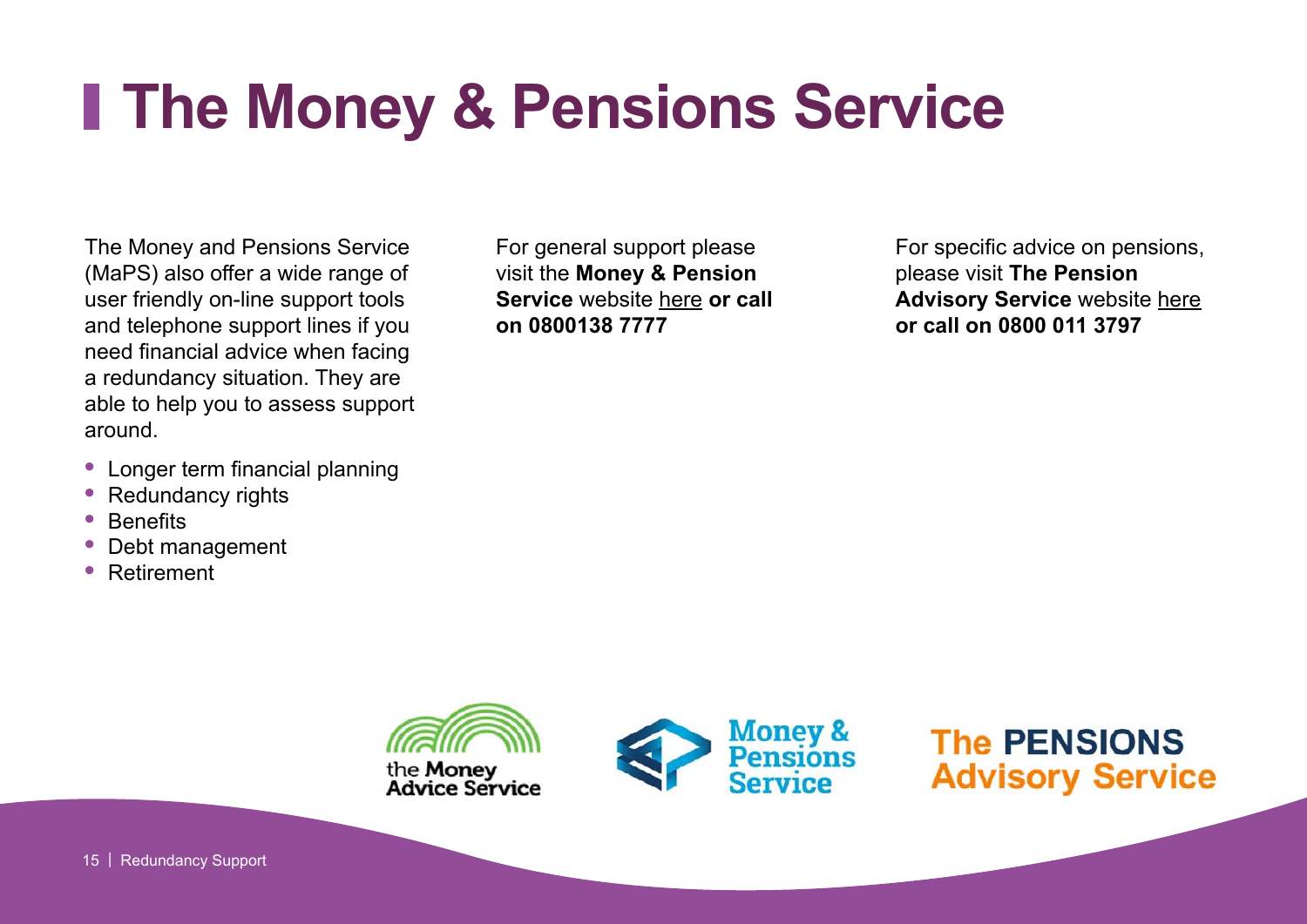#### <span id="page-15-0"></span>**Essex Wellbeing Service**

The **[Essex Wellbeing Service](https://www.essex.gov.uk/community-support) can** offer a range of support including accessing advice around debt and finances. Tel: 0300 303 9988.

If you are struggling, The **Essex** [Essential Living Fund](https://www.southend.gov.uk/extra-financial-help/essential-living-fund) may be able to help you with one-off requests for furniture, clothing, fuel costs and daily living expenses such as food and toiletries.





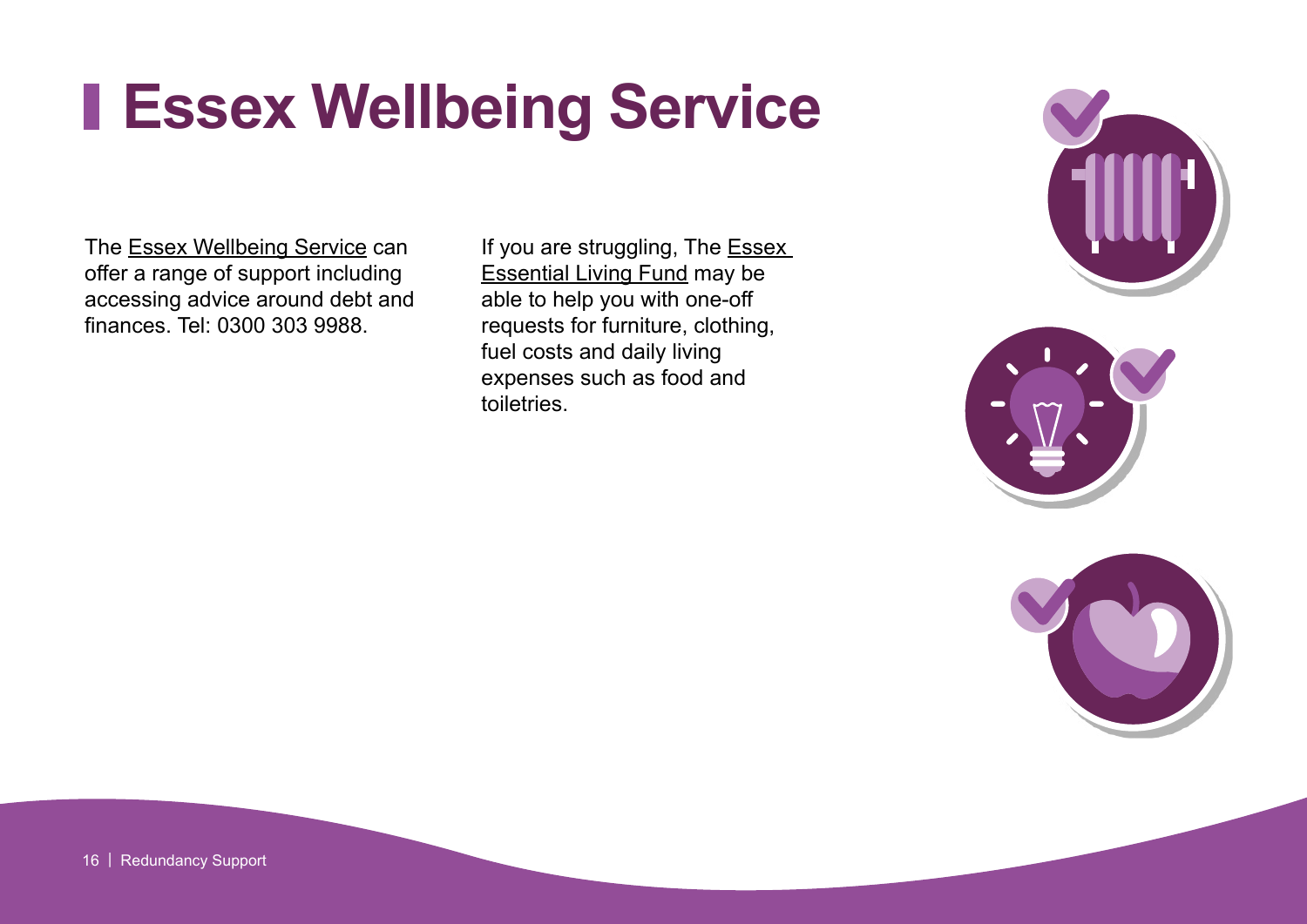## <span id="page-16-0"></span>**Adult Learning and Future Employment**

**Your first instinct may be to start looking for other employment opportunities. You may be able to start doing this sooner than you think, and it's a good idea to find out more about what opportunities and support there is available to you.**

Redundancy may be an opportunity to think about what career options you want to have available to you moving forward. Perhaps you want to stay in the same industry and want to boost your CV through some professional qualifications. Or perhaps this has made you consider a change of direction and you want to retrain for a different career path. Either way, exploring options for adult learning is a great way to feel proactive and prepare yourself for whatever comes next.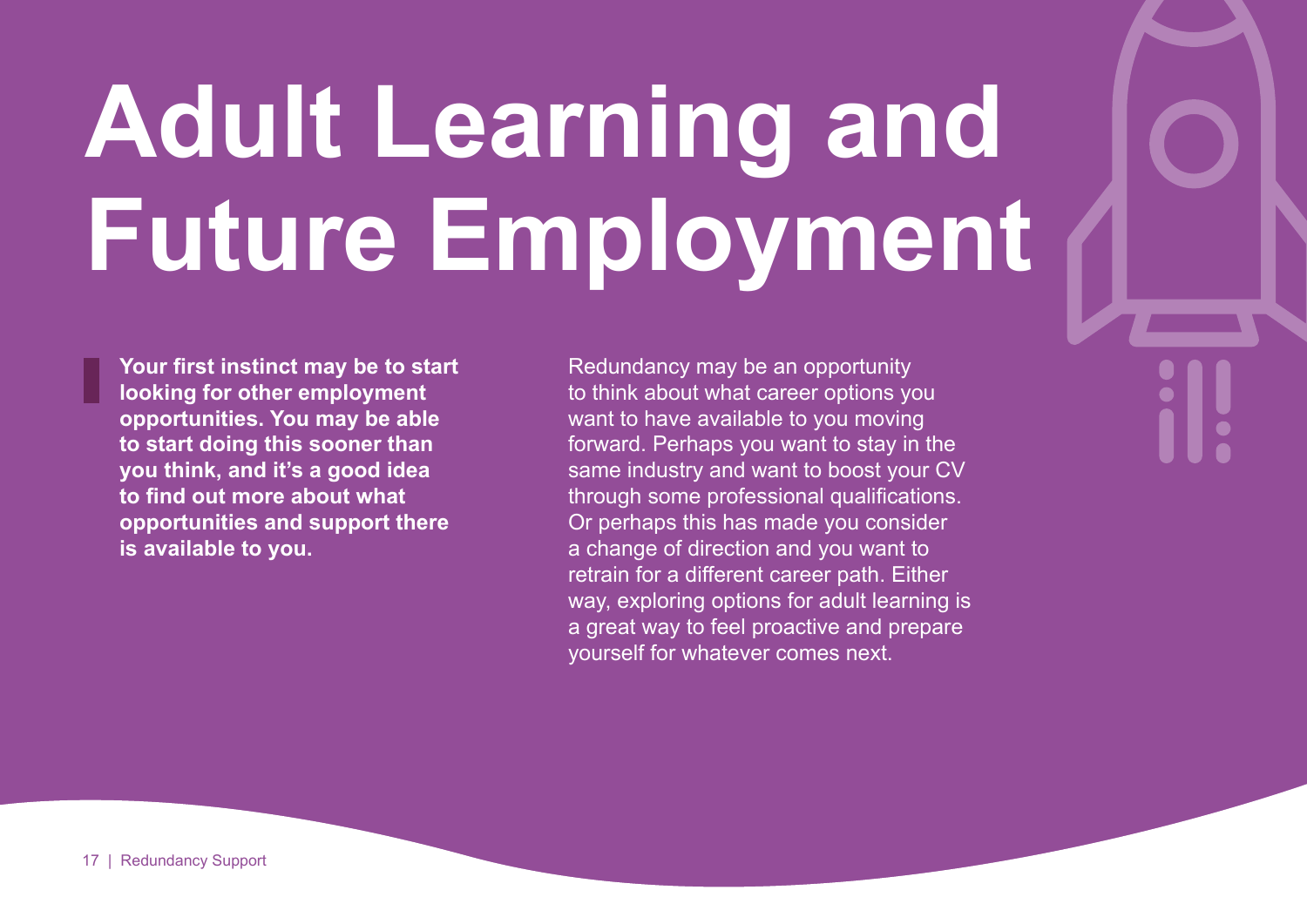#### <span id="page-17-0"></span>**Finding further employment**

If you have been given notice of your redundancy and you have been with your employer for two years, you may request time to look for other jobs or to complete training while you work out your redundancy notice. This can be done in working hours and you are not required to make this time up. Find out more [here](https://www.gov.uk/redundancy-your-rights).

If you are seeking work, you can access the Jobcentre Plus 'Find a job' Service which is free and available 24 hours a day, 7 days a week. You can access this service [here](https://www.gov.uk/find-a-job).

You should contact your local job centre and request the Rapid Response Service. You can find out more information [here](https://www.gov.uk/redundancy-your-rights/get-help-finding-a-new-job) or you can contact the Essex Rapid Response team directly by emailing: [Essex.rrs@dwp.gov.uk](mailto:Essex.rrs%40dwp.gov.uk%20?subject=).

jobcentreplus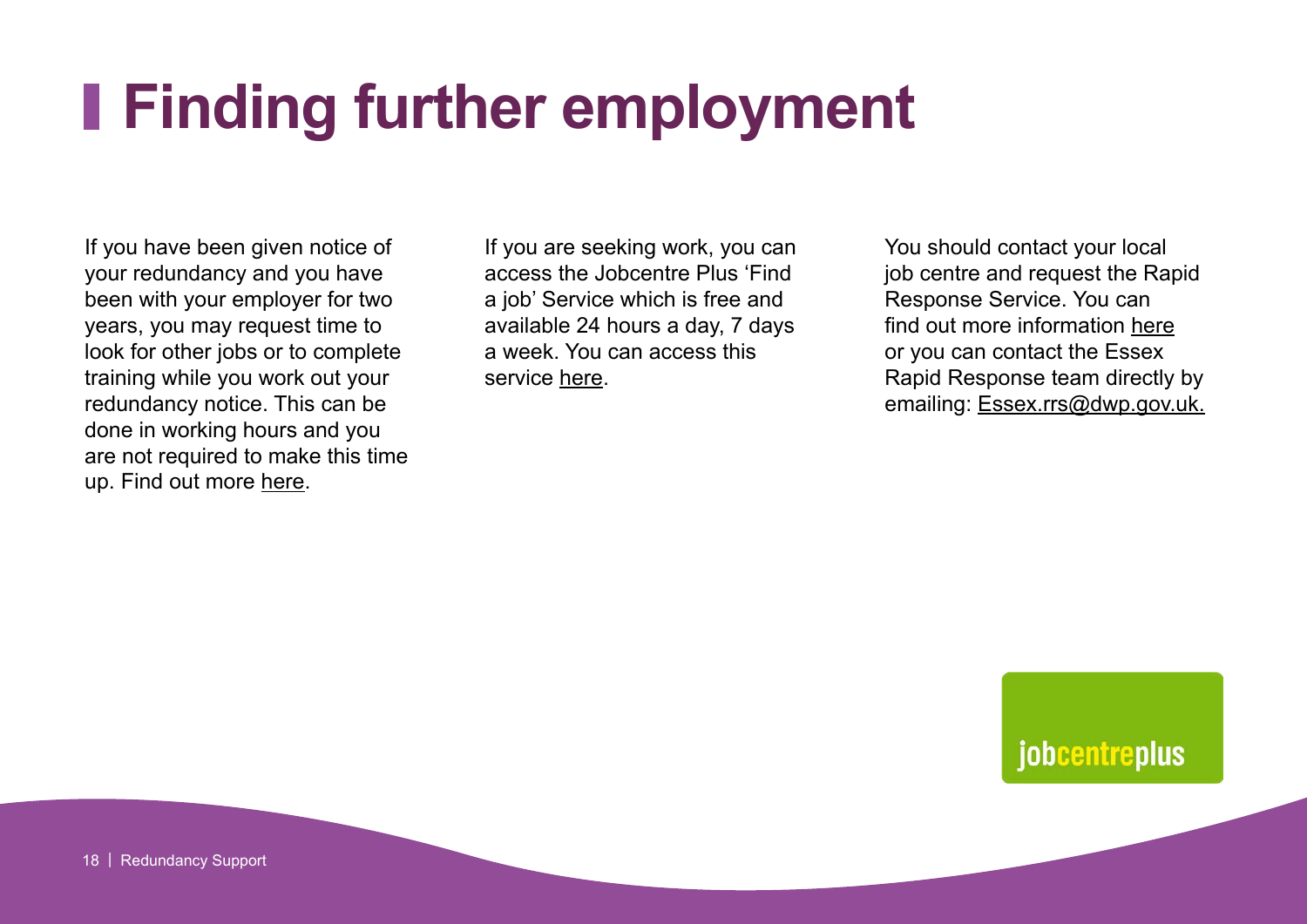### <span id="page-18-0"></span>**Support for your mental health when seeking employment**

If you are struggling with poor mental health, the **Mental Health Employment Service** can provide you with 1:1 employment support. Specialist Advisers can support you to realise your employment goals, whether that's finding work or help to you to retain employment if your mental health is causing issues at work. More information, can be found [here](https://eput.nhs.uk/our-services/essex/essex-mental-health-services/adults/employment-services/).

If you are low and feeling anxious following a period of unemployment and you are not being supported by statutory mental health services, then **Heads Up** can support you to gain the confidence to get back into work. More information can be found [here.](https://enableeast.org.uk/headsup/)



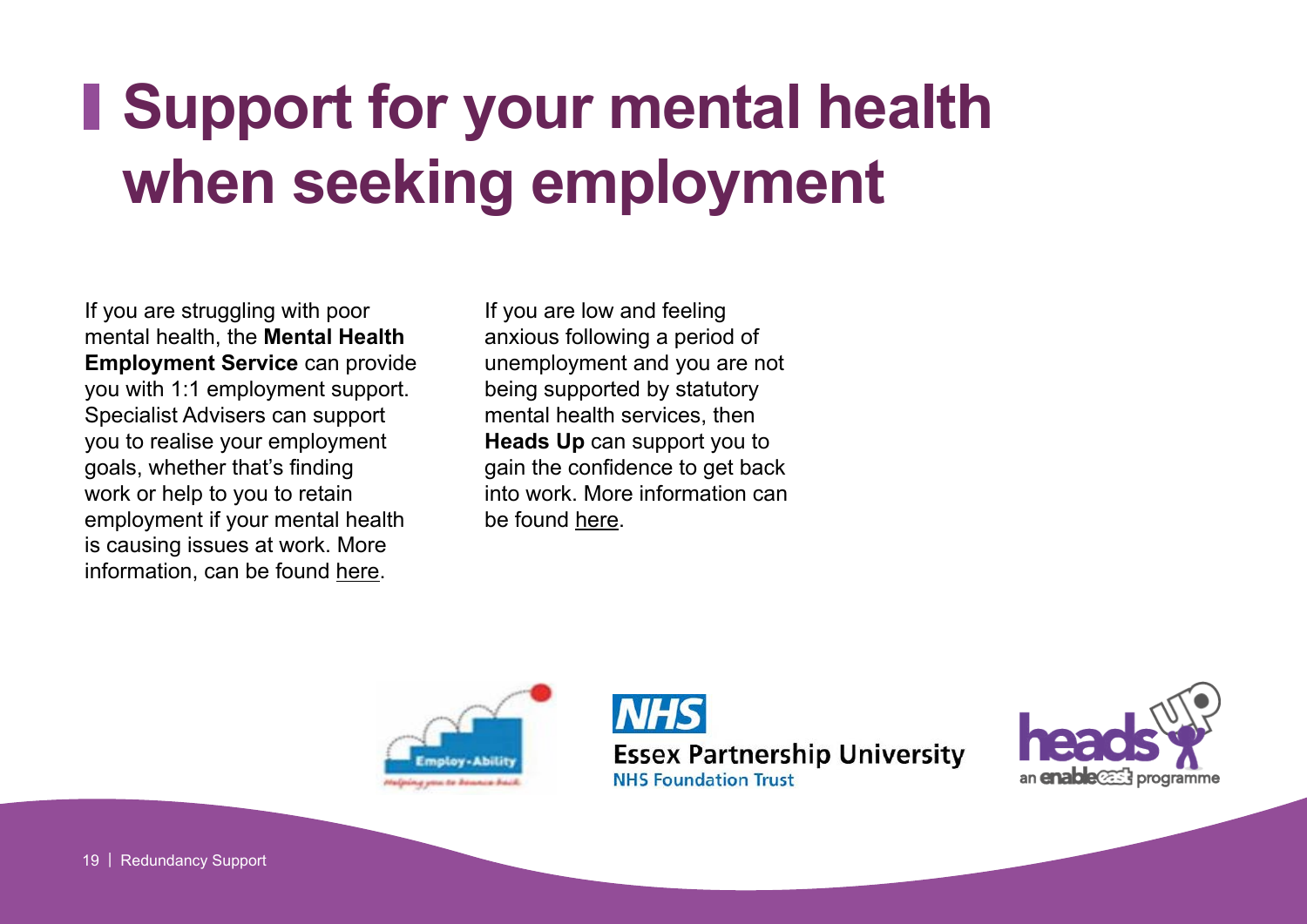#### <span id="page-19-0"></span>**Essex Opportunities Portal**

The Essex Opportunities Portal is a one-stop shop for information, guidance and support for those seeking employment and training opportunities.

You can access support on careers, training and information on local employers and job opportunities in your area. You can also access practical support around seeking employment.

You can access the 'Essex Opportunities Portal' [here](https://www.essexopportunities.co.uk).

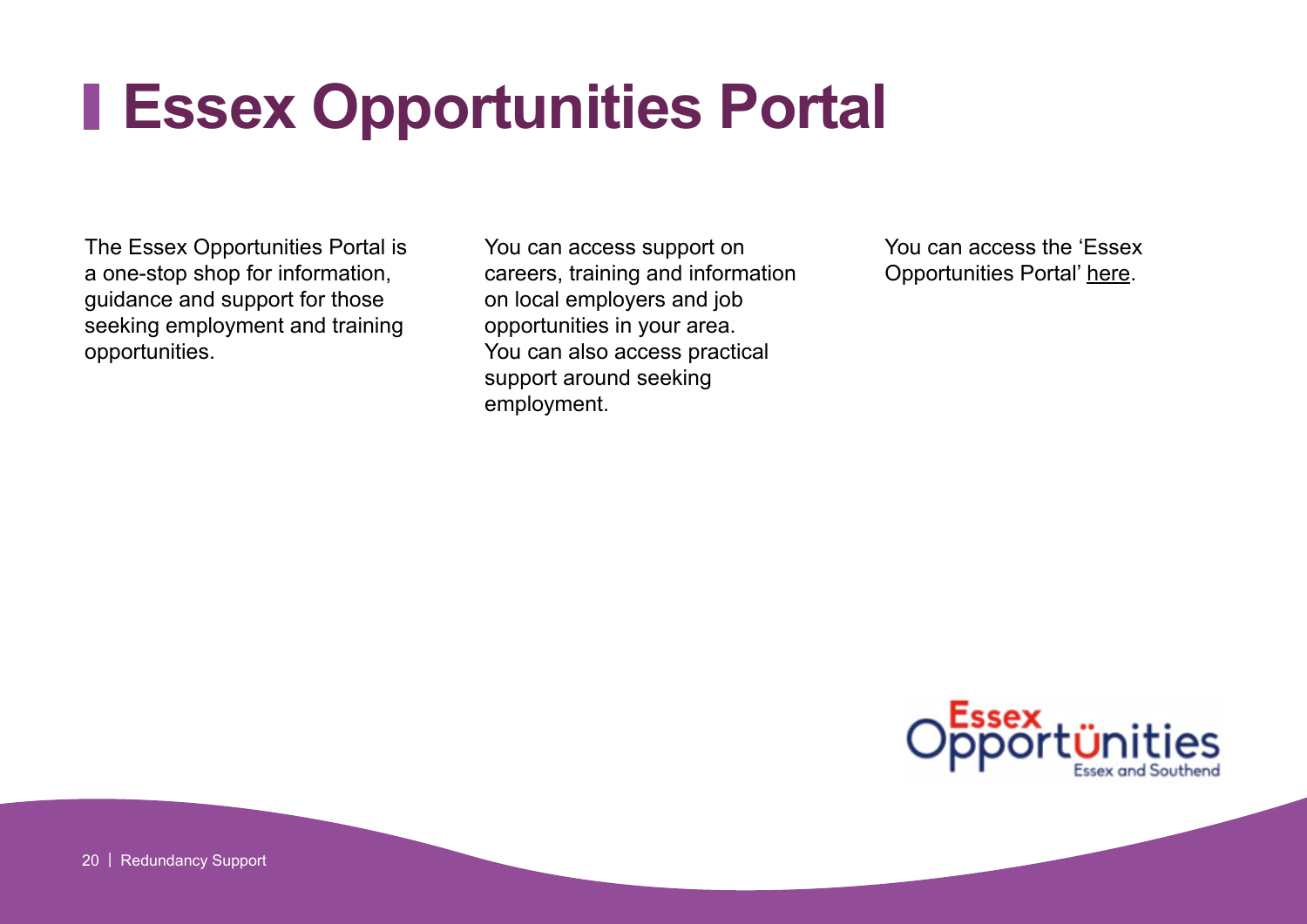### <span id="page-20-0"></span>**Adult Community Learning**

There are a range of options for adult learning across the county. Check out your local college [here.](https://aclessex.com/) You can also investigate career options via the National Careers Service Access more information [here](https://nationalcareers.service.gov.uk/). As well as careers advice, they can suggest training and development options for your chosen career path.

Secure a written reference from your current employer to add to any applications that you are making.